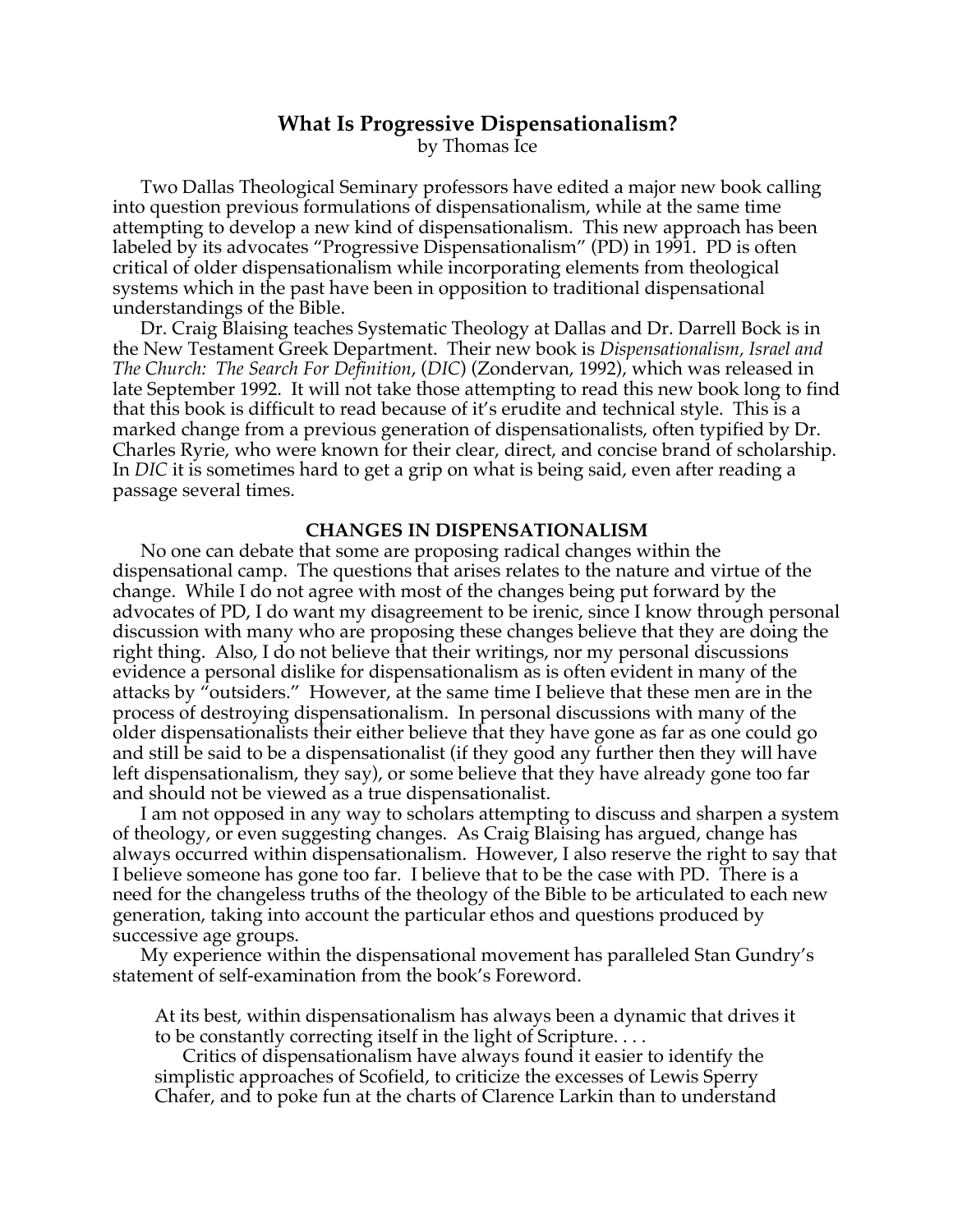and appreciate the self-critical and self-corrective drive that has characterized dispensationalism at a deeper level.<sup>1</sup>

However, just because dispensationalism does have a history of development, does not mean that all proposals for change are necessarily correct or necessarily wrong. I know PD would agree. So in the same spirit in which those within the PD camp felt free to voice their criticism of older dispensationalists, I want to interact with these newer ideas.

My goal in this article will be to give some of the background leading up to the development of the PD movement; to explain PD in contrast with what older dispensationalists have believed; and to interact with specific PD viewpoints. Since I will not have enough space in this article, I hope to continue interaction in future articles in the coming year.

## **A BRIEF HISTORICAL OVERVIEW**

If a father of the PD movement can be identified, it would most likely be Dr. Robert Saucy of the Talbot Graduate School of Theology in Southern California. Dr. Saucy wrote a number of articles throughout the 1980's (beginning in 1984), dealing with dispensational themes. In some of these articles Dr. Saucy began to moderate a few of his dispensational views. At the same time (during the 80's), other dispensationalists wrote articles in books and journals often disagreeing with older dispensational interpretations of Scripture or theology. Yet these writers still considered themselves to be dispensationalists.

Within this environment of flux and redefinition, it is not surprising that an organization arose meeting in conjunction with the annual Evangelical Theological Society (ETS) convention in 1985, held at Talbot Seminary in California. (These yearly conventions usually meet in late October.) The "dispensational study group" (DSG) grew out of this informal meeting at Talbot for the purpose of discussing "current trends and ideas relating to the topic of dispensationalism."<sup>2</sup> It is the DSG which has been a leading forum for PD.

The first public gathering of the DSG was in conjunction with the ETS gathering in Atlanta in 1986. Format of the meetings have revolved around a major presentation followed by discussion. Craig Blaising made the first presentation of a paper in Atlanta, $3$  in which he argued that dispensationalism has changed over the years. This is the foundational apologetic used to justify many of the major changes being suggested for dispensationalism.

The DSG meet at Gordon-Conwell Seminary in Massachusetts in 1987. Darrell Bock of Dallas Seminary presented his ground-breaking paper entitled "The Reign of Christ."<sup>4</sup> Bock's suggestion that Christ is now reigning (spiritually but not yet physically) on David's throne, which constitutes an inaugural fulfillment of the Davidic covenant of 2 Samuel 7 is a tenet of PD which presents the greatest difficulty for older dispensationalists to agree with. Traditionally dispensationalists have distinguished between Christ's ascension to the right hand of the Father's throne and the future time when He will descend from heaven, thus leaving the right hand of the Father's throne, and reign literally from David's throne in Jerusalem during the millennium. However, Bock has admittedly borrowed the "already/not yet" dialectic from the late George E. Ladd (and other European theologians) to support his view of the reign of Christ.

In 1988 the meeting was held in Wheaton, Illinois. Mark Bailey, who teaches Bible Exposition at Dallas Seminary, presented a paper entitled "Dispensational Definitions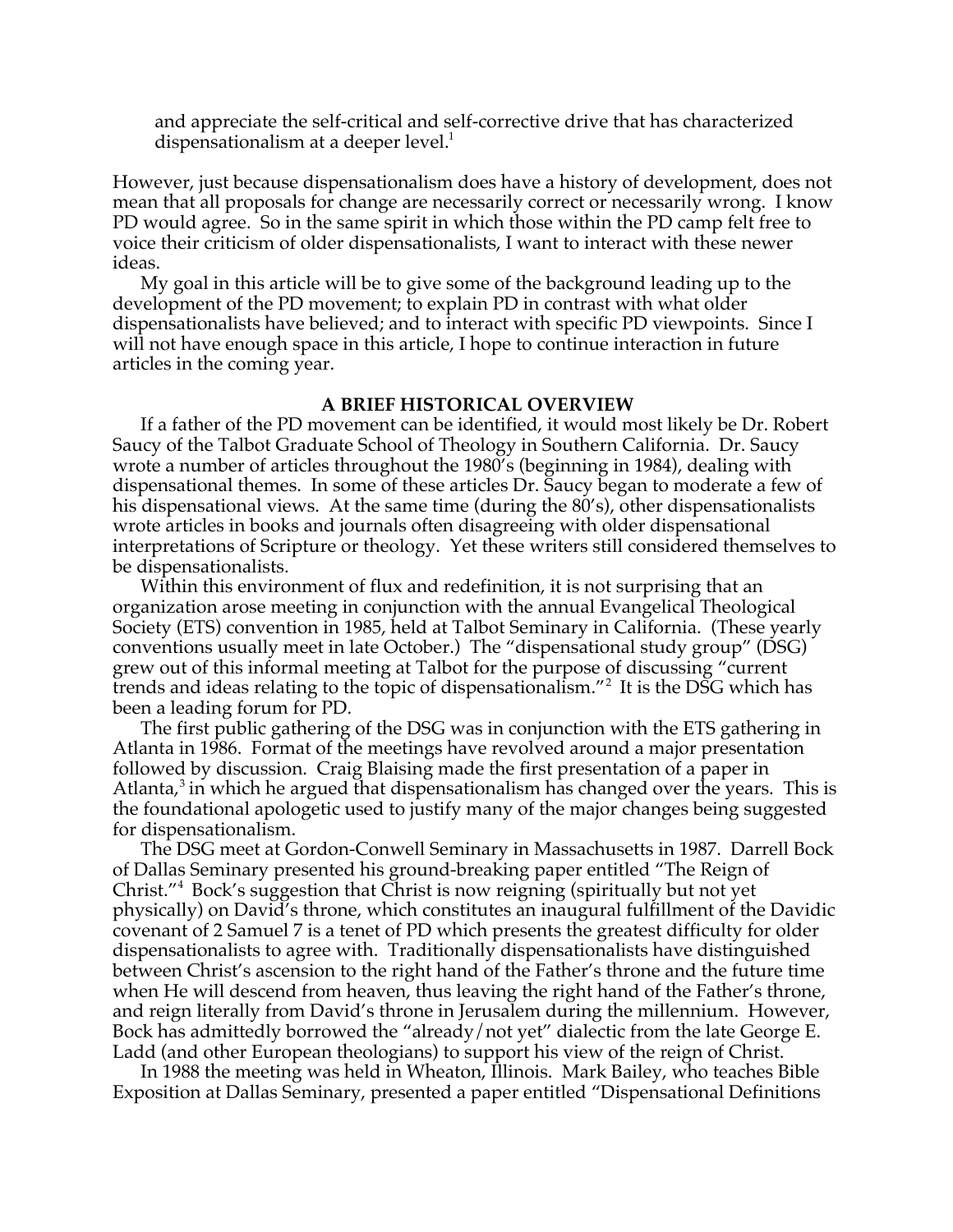of the Kingdom." Bailey is not a PD, but instead fits into the older dispensational mode. Dr. John Master of Philadelphia College of the Bible (also not a PD) notes<sup>5</sup> that during the discussion period varying views were presented in attempts to define the essentials of dispensationalism. Dr. Charles Ryrie's three-part "*sine qua non*" was discussed,<sup>6</sup> since his definition has dominated discussion since 1965. Master noted that it did not appear that the audience could agree on the importance of these items in defining dispensationalism. In fact, at the conclusion of the meeting, there was no agreed upon definition of dispensationalism.

Dr. Vern Poythress of Westminster Seminary, an millennial covenant theologian, presented material from his book *Understanding Dispensationalists*<sup>7</sup> at the 1989 meeting in San Diego. This meeting signaled a desire to open a dialogue with nondispensationalists, yet without coming to a consensus within dispensationalism regarding the matter of essentials.

New Orleans was the site of the 1990 meetings. Dialogue with amillennial covenant theologians continued as Dr. Tremper Longman of Westminster, presented a paper, as did Dr. Elliot E. Johnson of Dallas, both dealing with hermeneutics. Both men, from differing theological perspectives, claimed to be using a grammatical, historical, and contextual approach to the Scriptures. This is important in light of the fact that dispensationalists have long boasted of using a *consistently* literal hermeneutic, while accusing others of spiritualizing things like Israel and the church. This has lead to a belief by PD that there is not really a hermeneutical distinction between dispensationalists and nondispensationalists as Ryrie had declared in his *sine qua non*. "As evangelicals have worked together exploring these developments," said Blaising, "the old divisions of spiritual versus literal interpretation have been left behind" (*DIC*:32).

In 1991 they meet in Kansas City. Dr. Doug Oss presented a paper on dispensationalism from the perspective of one committed to the Pentecostal/charismatic movement. A major focus of the paper dealt with the question of the cessation of gifts in the present dispensation. This meeting did not appear to have produce noticeable development of PD. However, the term "progressive dispensationalism" surfaced as a term which many following the PD agenda began using to describe their new position. I will provide a description/definition later in this paper.

At the time of this writing, the most recent engagement (1992) took place in San Francisco. This meeting involved a presentation by Bock and Blaising of their new book *DIC*. I attended this meeting and the significance seemed to be that this new formulation called PD finally has a written expression. It was also interesting to informally observe that while PD have dominated the agenda surrounding the DSG, there is far from overwhelming support from the rank and file at the meeting. Many questions and concerns remain to be discussed in the days to come. Further development of PD surely seems to be in the works with Robert Saucy coming out with a book on the subject scheduled for a 1993 release date. Bock and Blaising also plan a follow up book for late 1993 or 1994.

Blaising and Bock have been the major forces behind the discussions of the DSG and in formulating PD. Their material has provided the framework for the discussions that have taken place over the last few years. I have spent many hours in personal discussion during these years with them (mainly with Blaising) in an effort to understand what they are saying. I appreciate the time spent discussing these issues and do not want to misrepresent their views. However, it is difficult at times to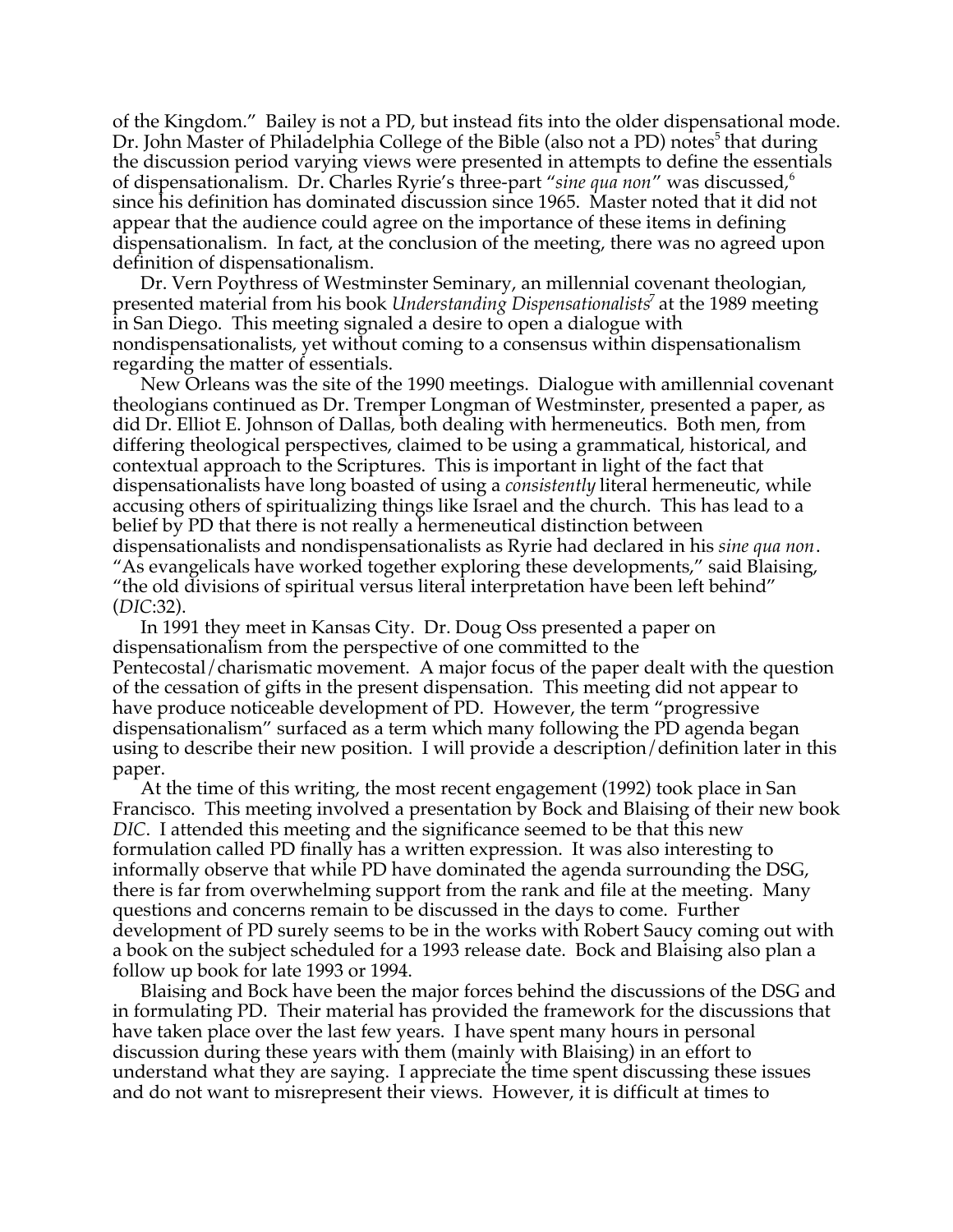understand just what they are really saying. I have made every effort to properly present their views. Now I will attempt to describe PD.

## **WHAT IS PROGRESSIVE DISPENSATIONALISM?**

It is hard to define exactly what PD is for a number of reasons. First, it is still in the development stage. Second, it is easier to say what they don't believe and how they are different than older dispensationalists, than what they actually believe since it appears that some of their thought is tentative. Third, even though the final chapter of *DIC* includes a section called "Progressive Dispensationalism" (380-85) there is not really a definition or a list of things that are essential to this new brand of dispensationalism. There is only a listing of "patterns" (379) of those who claim to be dispensationalists.

Even though *DIC* is said to be "The Search for Definition," apparently the journey has not yet reached its destination. Blaising does not think that anyone can isolate essentials of dispensationalism, instead they can only observe patterns which those calling themselves "dispensationalists" have put forth (379). By avoiding essentials and providing only descriptive patterns, Blaising has in effect made it impossible (using his terms) to evaluate whether or not one is truly a dispensationalist. (How can a definition be formulated if their are no discernible essentials?) Therefore, an issue becomes whether or not to accept Blaising's terms for the discussion or not. If one uses an older form of dispensationalism as a standard, then there would be a reasonable basis to question whether or not PD is really a modified form of dispensationalism or whether or not it is closer to a modified form of Covenant Theology, thus not really dispensationalism at all. One current professor at Dallas Seminary who is strongly opposed to this new formulation of dispensationalism has described the issue to me as follows: One has to decide whether or not PD is merely rearranging the furniture in the room (*i.e.,* development of dispensationalism), or whether or not they are removing key pieces of furniture from the room (*i.e.,* abandonment of dispensationalism).

#### *A Description of Progressive*

PD's tell us they are using the word "progressive" to refer to a progressive fulfillment of God's plan in history (380-82). They see a progressive relationship of past and present dispensations as well as between the present and future dispensations. PD sees a greater continuity than did older forms of dispensationalism. This continuity is viewed as progress between the dispensations, thus the term PD. "It is continuity through progress: the progress of promissory fulfillment." "This continuity is variously expressed in terms of one (new) covenant that unifies both dispensations" (381). Blaising and Bock give the following explanation:

The label *progressive dispensationalism* is being suggested because of the way in which this dispensationalism views the interrelationship of divine dispensations in history, their overall orientation to the eternal kingdom of God (which is the final, eternal dispensation embracing God and humanity), and the reflection of these historical and eschatological relations in the literary features of Scripture. (380)

#### *Features of Progressive Dispensationalism*

**Hermeneutics**: Blaising is clear in his rejection of Ryrie's insistence that an essential element of "dispensationalism claims to employ principles of literal, plain or normal, interpretation consistently.",<sup>8</sup> Blaising says of Ryrie: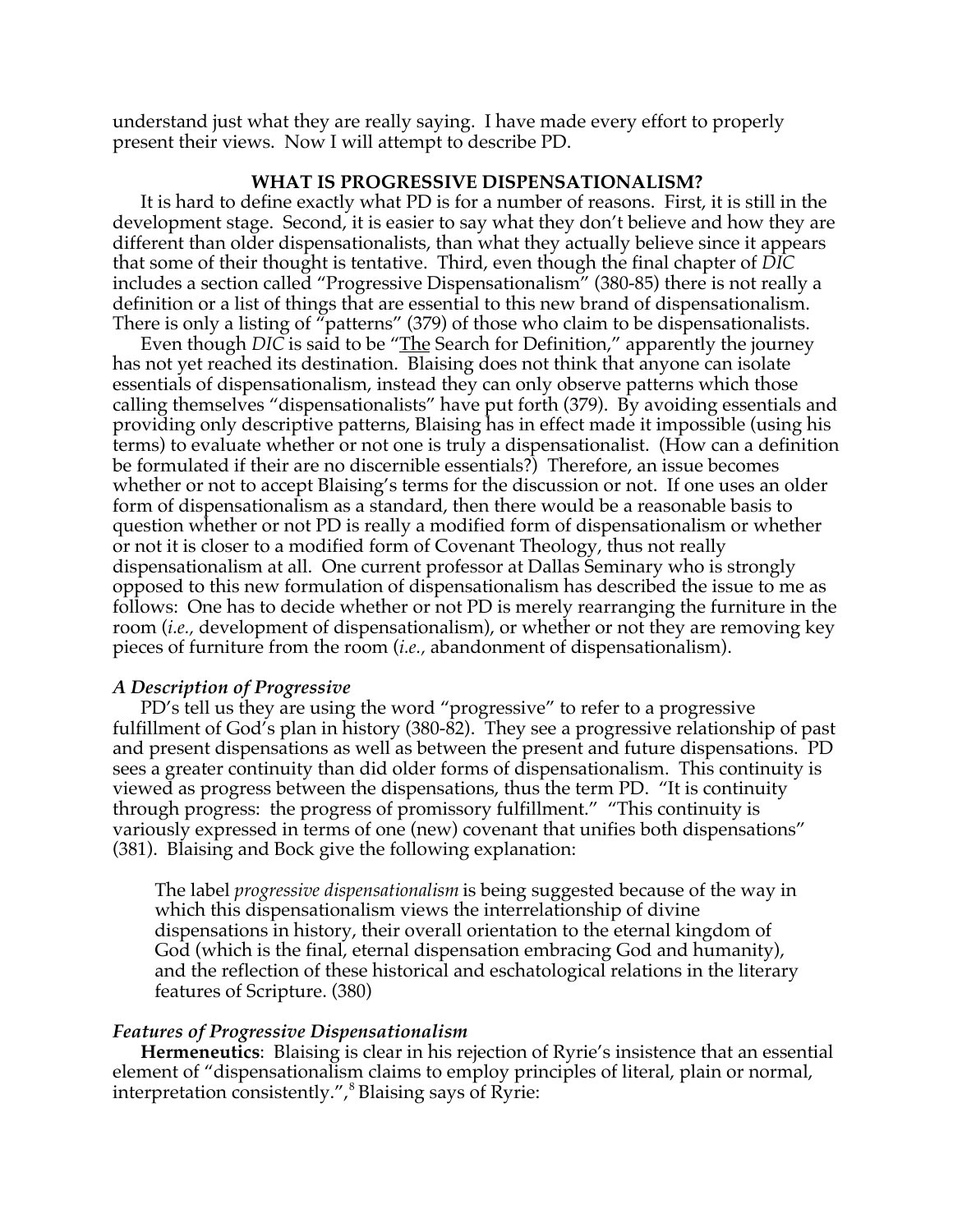He is quite insistent that the difference between a dispensational and a nondispensational hermeneutic is that the former is consistent in the employment of literal or normal interpretation. The presence of spiritual or allegorical interpretation to any extent "in a system of interpretation is indicative of a nondispensational approach." (26)

Blaising and Bock do not believe that dispensationalists practice a unique approach to hermeneutics.

The issue is not a distinct hermeneutic but debate about *how to apply the hermeneutic that we share that we share.* The question most simply put is, How does "new" revelation impact "old" revelation and expression? (392)

Blaising and Bock want to put forth what they call a "complementary hermeneutic." Complementary hermeneutics appears to be a synthesis of the two older approaches which have battled each other for years—the spiritual and literal approaches—in their handling of how the New Testament uses the Old Testament.

Third, does the New Testament *complement* Old Testament revelation? According to this approach, the New Testament does introduce change and advance; it does not merely repeat Old Testament revelation. In making complementary additions, however, it does not jettison old promises. The enhancement is not at the expense of the original promise. (392-3)

This hermeneutical approach is used to support their "already/not yet" interpretation of the Davidic Covenant.

**Davidic Covenant**: Bock's contribution to PD is the notion that there is an unanticipated inauguration of the fulfillment of the Davidic Covenant with Christ currently reigning on David's throne spiritually. Bock uses a dialectical phrase "already/not yet" (46) to support his form of realized eschatology. In the past, dispensationalists have seen the current Church Age as distinct in purpose and administration from the future Kingdom Age or Millennium. Dispensationalists have made a distinction between Christ's current reign at the right hand of the Father (Rev. 3:21) and His future reign on earth in Jerusalem during the Millennium upon David's Throne, thus fulfilling the blessings of the Davidic Covenant (2 Sam. 7). In the past, nondispensationalists have seen the present Church Age as a realized form of the Kingdom. They do not make a distinction between Christ's present session at the Father's right hand and the rule of Christ on David's throne. Thus, creating a conflict between dispensationalists and nondispensationalists over the timing of the Kingdom.

Bock has attempted to merge the two views by creating out of thin air (in my opinion), an artificial view that the Kingdom is both present and future at the same time. Thus, the current Church Age is not distinct from the future Kingdom. Instead Bock views our current age as "the 'already,' the 'sneak preview,' or the 'invisible' kingdom rule of Jesus" (65). Bock explains:

Thus the new community, the church, is the showcase of God's present reign through Messiah Jesus, who inaugurates the fulfillment of God's promises. . . . Jesus reigns from heaven invisibly but powerfully, transforming people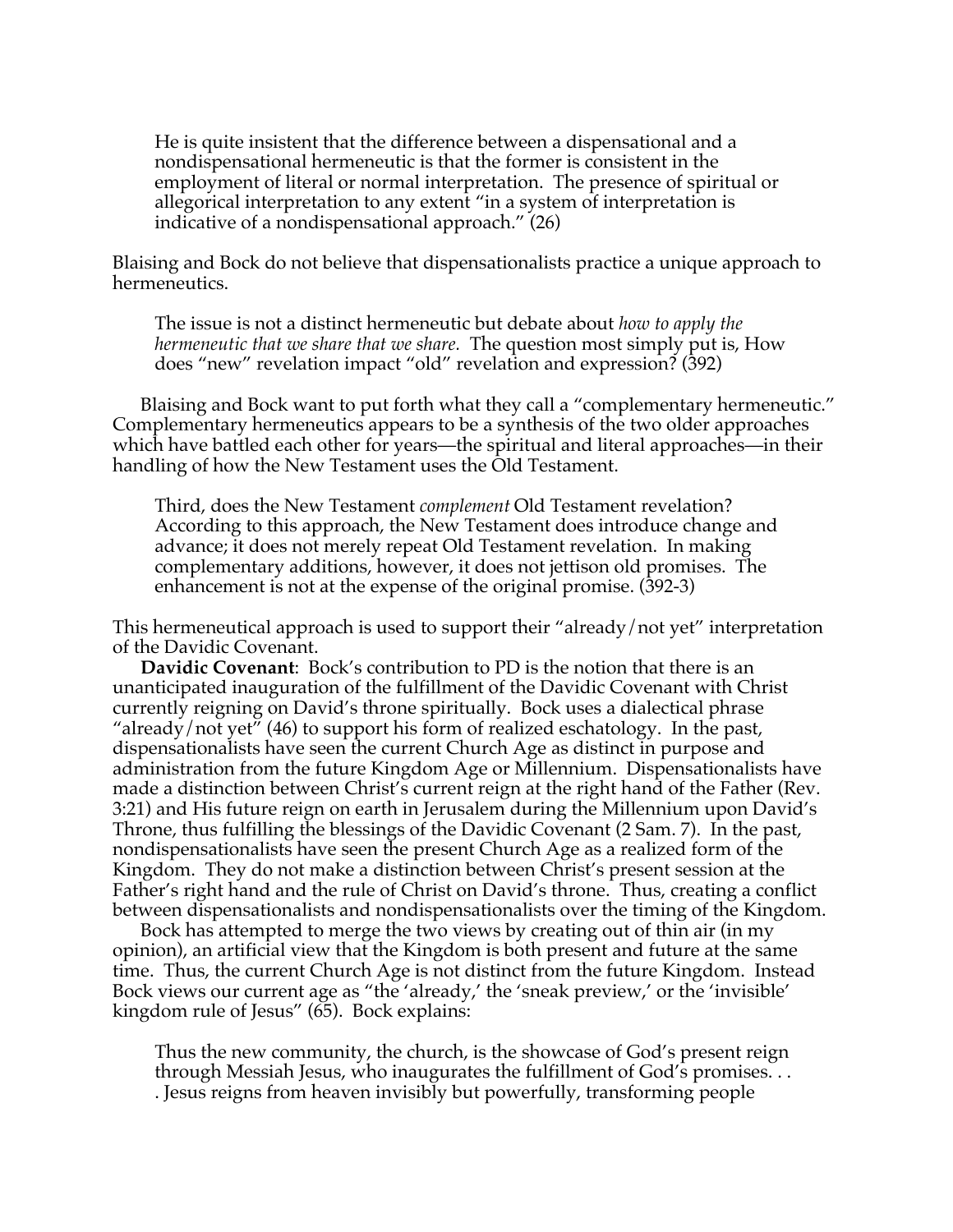through his Spirit. . . . He invites all into God's kingdom, where promises are beginning to be realized, a kingdom that functions *distinct from* and *in the midst of* the kingdoms of earth. The current phase of the kingdom has continuity with the kingdom to come, because it shares the call to reflect the activity and presence of God's righteousness in the world. (65-6)

Rather than following traditional logic that reasons if the church is currently in the Messianic Kingdom, then it is present and not future. Instead Bock says that there is also a future phase of the Kingdom, yet to be fulfilled. Bock explains:

In the second stage, the promise moves to ultimate consummation. . . . When Jesus returns, he will do all that the prophets of the Old Testament promised. The language chosen specifically ties itself to the concept of Israel's restoration, which is an element that is totally absent in the current activity of Jesus. . . . There is no indication that earthly and Israelitic elements in Old Testament promises have been lost in the activity of the two stages. In the "not yet," visible, consummative kingdom, Jesus will rule on earth. He will rule before and over all. (66)

In a future issue I hope to deal more in depth with Bock's views, but some problems with his view include: 1) His use of an invalid spiritual hermeneutic at key points to support his "already" view of the Kingdom. 2) After reading the presentation of his view I do not see where Bock gets from the Bible the dialectic of "already/not yet." This is simply an arbitrary device to allow him to support a realized kingdom and at the same time hold to a premillennial futurism. I think a dialectical approach is employed by both theologians when they attempt to blend elements of contradictory ideas. Bock and others like him simply need to make up their minds. 3) As John Master pointed out at ETS this year, how can something be both fulfilled and yet not fulfilled? This is an amazing use of a word that has a clear sense of finality to it. 4) If Bock's exegetical approach can be used to support a current spiritual Davidic fulfillment (even though partial) then why can't the same approach be used to apply an "already" fulfillment to Israel's land promises found in the Palestinian Covenant? Put another way, why stop where PD has stopped thus far in breaking down distinctions? Why not apply this wonderful new development of dispensationalism across the board?

**Israel and the Church**: PD blunts distinctions between Israel and the Church, while the older forms of dispensationalism highlight distinctions. Even though some distinctions are maintained by PD I wonder how long it will be before this new form of "dispensationalism" will become the highway leading one totally away from most, if not all, of the distinctions of dispensationalism? Blaising explains that their search for a new dispensationalism

has led many dispensationalists to abandon the *transcendental distinction* of heavenly verse earthly peoples in favor of a *historical distinction* in the divine purpose. The unity of divine revelation, of the various dispensations, is found in the goal of history, the kingdom of God. (33)

One of the few distinctions which PD has maintained from older dispensationalism is their rejection of replacement theology. If a full replacement of Israel for the church were to start to happen, then no one could successfully argue that this could be a valid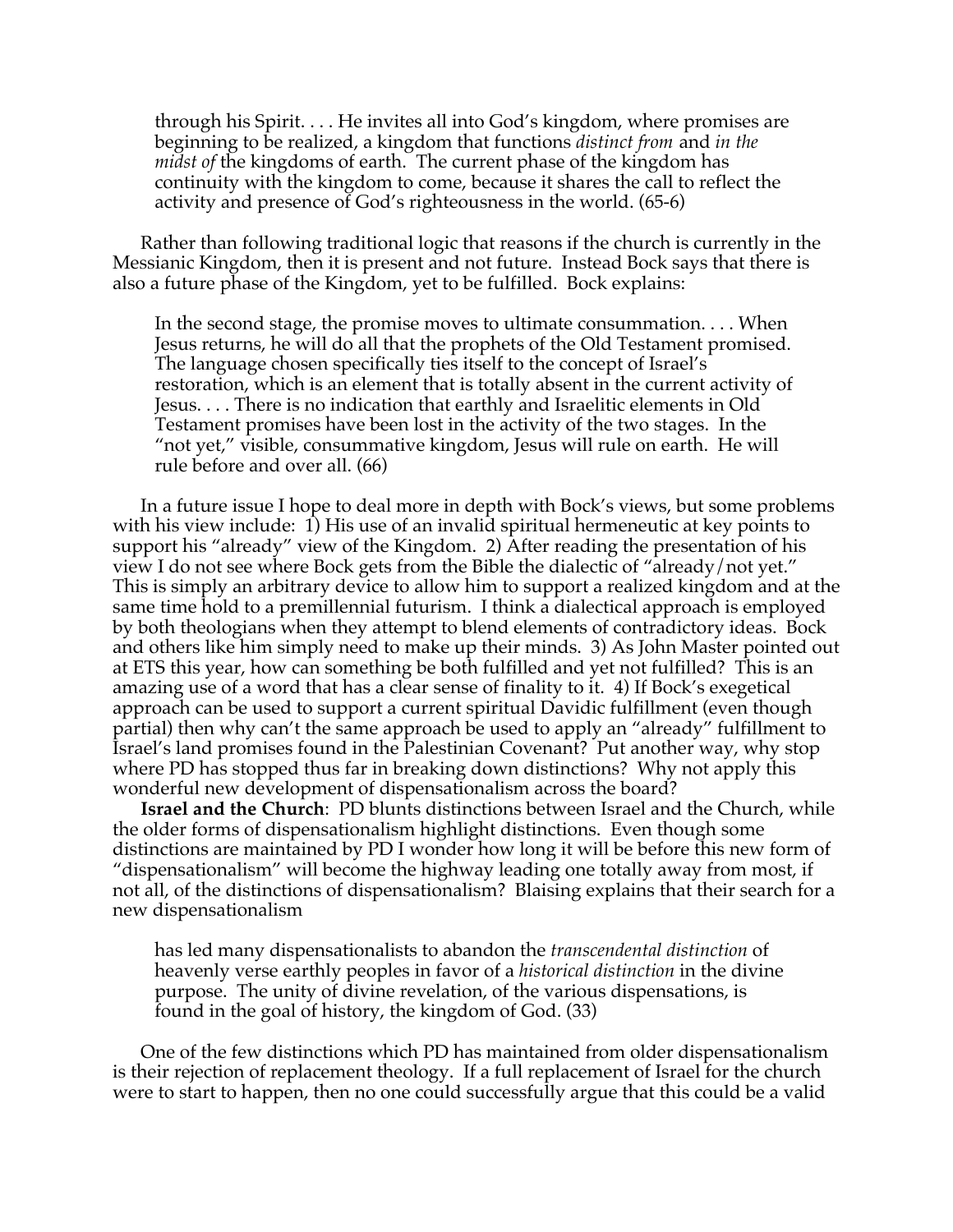form of dispensationalism. PD current commitment to a futurist eschatology keeps them from totally commingling the church and Israel. But their is no question about their overall tendency to stress unity of the dispensations at the expense of diversity when compared to older dispensationalism.

Some of the problems created by PD's de emphasis on distinctions between God's plan for Israel and His plan for the church include: 1) The church loses its distinctiveness as a special work of God apart from Israel. Thus, the church is reduced to a second rate expression of the Kingdom lacking the fullness of God's power that will accompany the future "phase" of the Kingdom. 2) Since much of the theological support for the pretribulational rapture is based upon the exegetical conclusion that God's plan for the church is totally distinct from His plan for Israel, then this change will only undermine support for the pretrib position.

## **BLAISING'S HISTORICAL JUSTIFICATION**

*DIC* begins with a historical polemic in the Introduction by Craig Blaising in an apparent attempt to justify the need for their new brand of dispensationalism and most likely to lay a groundwork for those who might suggest that PD has gone too far and is no longer a valid form of dispensationalism. In the final chapter of the book Blaising and Bock deny that an *essential* of dispensationalism is the distinction between Israel and the church (they still hold to distinctions, they just do not believe that they are *essential*) and conclude that if this were the case "then any change or modification of that view is departure" (377). They then show why they interpret the history of dispensationalism as a futile attempt to locate essentials when they declare:

The problem with this is that it ignores the fact that *essentialist* dispensationalism that which found its dispensational identity in the *sine qua non*) was only one form of a tradition in which other forms preceded it. This in itself raised the possibility that other forms may also follow. . . . It leads us to search for a new definition of dispensationalism, one that embraces the various historical manifestations of the tradition and that places the emergence of this postessentialist form of dispensationalism in perspective. (377-8)

Their search did not lead them to find a new *sine qua non* for dispensationalism, instead they only observed "patterns" of what dispensationalists in the past have believed. This agnostic conclusion serves their purpose. If essentials cannot be clarified then their new PD cannot be viewed as a departure from dispensationalism. So the matter of dispensationalism's history is of central importance in evaluating their case for PD.

At least two items are important to Blaising's interpretation of American dispensationalism. First, is his classification and interpretation of the stages of American dispensationalism. Second, his conclusion that Ryrie has been wrong to see historic essentials that have given definition to dispensationalism. Instead he believes that dispensationalism has always been in flux and void of true universal characteristics. These two items, if true, would lend support to Blaising's claim that PD is simply another turn of the wheel in the development of dispensationalism, instead of a departure from dispensationalism as some have charged. It should also be pointed out that Blaising's historical interpretation is an attack upon Ryrie's brand of dispensationalism and his view of the history of dispensationalism. If Ryrie's dispensationalism or view of dispensationalism's history is correct, then PD would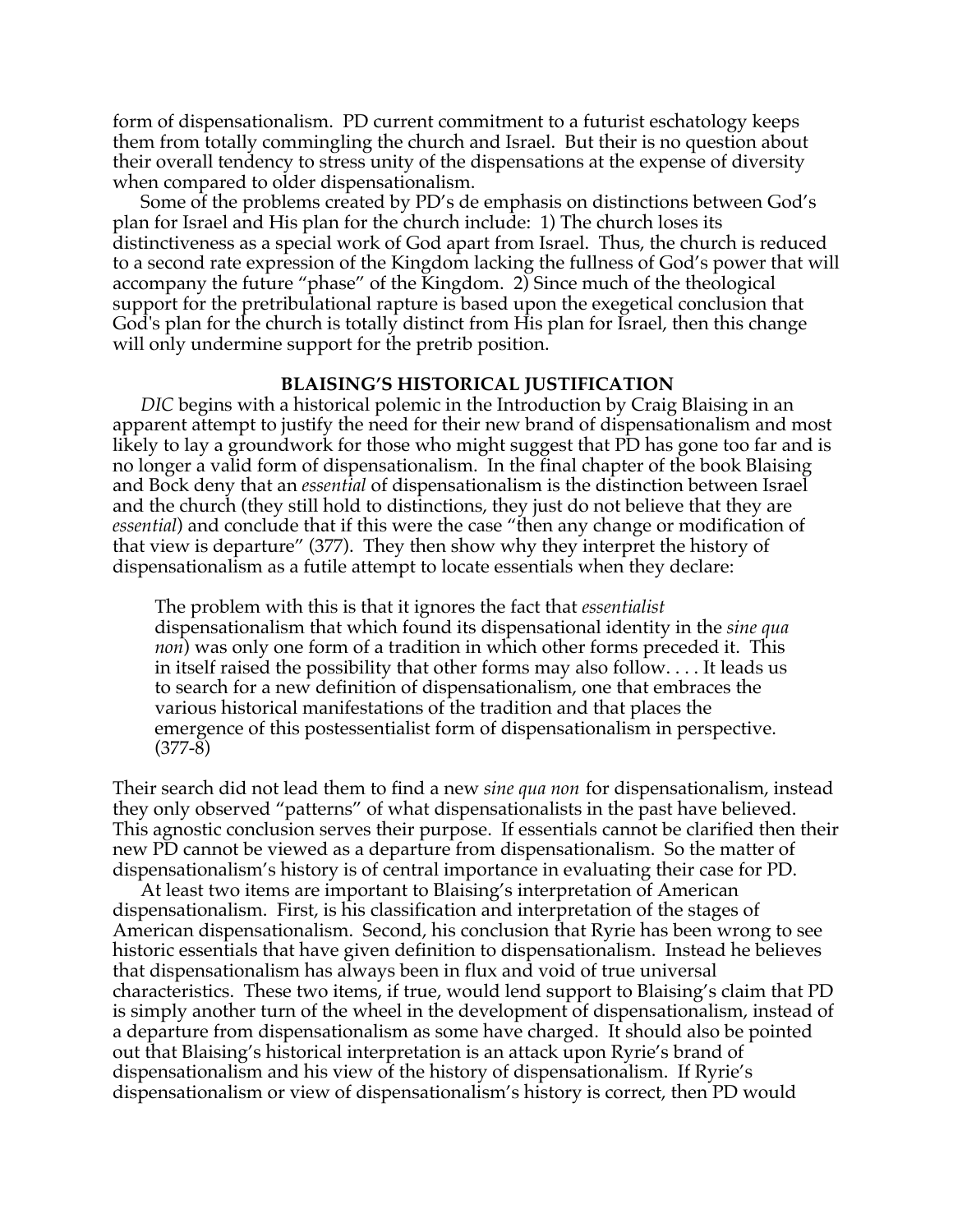have to be judged from that framework to be a departure form dispensationalism. Thus, Blaising's historical arguments are crucial to making the case for PD as a new development in dispensationalism and not a departure.

## *Overview of American Dispensationalism*

Blaising begins his historical argument by dividing the development of American dispensationalism into four stages of development: 1) Niagara premillennialism, 2) Scofieldism, 3) essentialist dispensationalism of Charles Ryrie, and 4) progressive dispensationalism or postessentialist dispensationalism. I do not have any particular problem with these categories, other than with the title essentialist dispensationalism. The essentialist label implies that Ryrie invented the *sine qua non* late in the game, instead of observing and distilling the essence of historic dispensationalism. Since Blaising's interpretation of the history of dispensationalism is used by him to put a spin upon the development of dispensationalism that allows advocates of PD to justify their radical changes, I will interact with key elements of each era of American dispensationalism.

### *Niagara*

The annual gathering of the Niagara Bible Conference (1883-1897) was spearheaded by the father of American dispensationalism—James H. Brookes—with the aid of A.J. Gordon. Niagara grew out of earlier Bible Study conferences that were being held as early as 1878 in Clifton Springs, New York.<sup>9</sup> Blaising correctly notes that these conferences were "the forum for introducing and developing American dispensationalism." "Two features of the conference," continues Blaising, "especially lent themselves to the development of dispensationalism" (16). The first feature "a view of the church that went beyond local churches and denominations" (16). "The second feature of the Niagara Conference that lent itself to the development of dispensationalism was its emphasis on the Bible" (17).

The first point Blaising makes regards the ecumenical nature of the Niagara Bible Studies. "Niagara sought a visible experience of unity among those who belonged to and continued in different churches and denominations," notes Blaising. *DIC* gives the impression that PD is restoring dispensationalism to the ecumenical unity of Niagara that was fractured by the narrow dogmatism of essentialist dispensationalism. While it is true that Niagara dispensationalism featured a certain kind of ecumenical unity, I think that there are significant differences between the "community of scholars" (385) assembled around PD in our day and the dynamics responsible for earlier dispensationalism.

The differences between the unity of Niagara and that of the modern movement is more like two high-speed trains, on separate tracks, passing each other, going in opposite directions. Further explanation of this first point moves us into discussion of Blaising's second feature, the emphasis on the Bible. Niagara was a Bible Study conference that met together to inductively study the Bible with an eye on answering attacks on the Bible coming from a growing modernist movement. Ryrie's disagreement with Kraus' understanding of the purpose behind Niagara supports this point:

His [Kraus] attempt to link the prophetic conferences with dispensationalism is in reverse gear. He tries to show that since there was some dispensational teaching in the conferences this was the cause of their being convened. The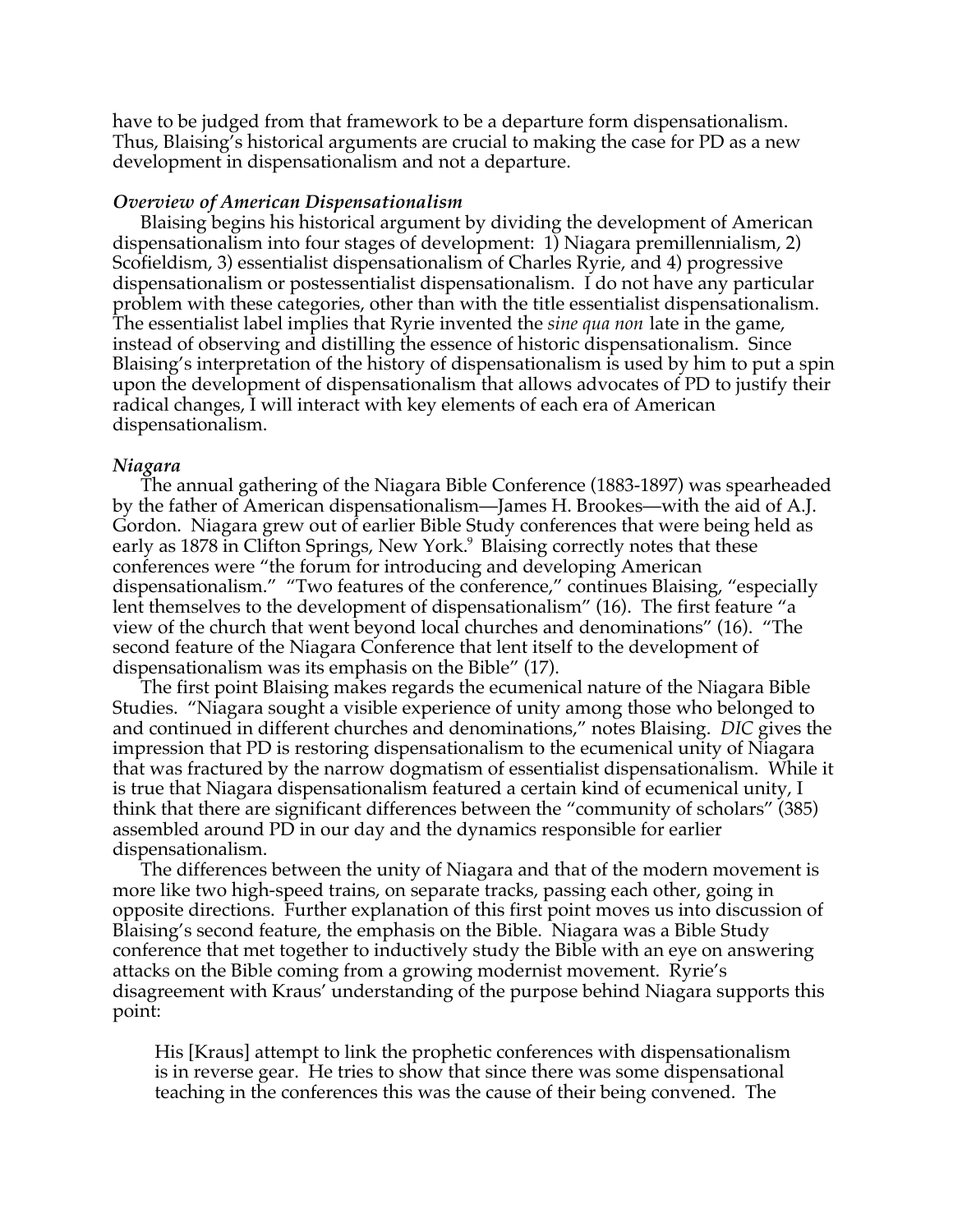truth is that the calling of prophetic conferences as a protest to modernism was the cause, and a gradual understanding of dispensationalism was the effect. The conferences led to dispensationalism, not vice versa. To be sure there was an inevitable and eventual link between the conferences and dispensationalism, but dispensationalism grew out of the *independent* study which resulted from the interest in prophecy.<sup>10</sup>

Niagara's unity was the product of those from within liberal denominations who meet together for Bible Study to counter the lack of biblical input they were not receiving from their mainline churches. The result was that they saw in dispensationalism an answer to modernism's approach to tearing down the biblical faith. PD is not made up of those who are dissatisfied with liberal denominations, instead they are Evangelicals who are dissatisfied with the dispensationalism of their forefathers and have met together to change it. Our Niagara fathers were premillennialists and they did not include amillennialists and postmillennialists (for the main part) in their formulations. Today, however, PD's are including nonpremillennialists in their "community" which helps explain why they are arriving at a synthesis between premillennialism and "an inaugurated eschatology"11 (i.e., an amillennial or postmillennial view that the current age is the Davidic kingdom or millennium) as stated in their "already/not yet" dialectic. The Niagara fathers meet for inductive Bible Study and the result was the formulation of dispensationalism. However, today, PD has been the product, in my opinion, of ideas that need to be supported by study of the Bible. Niagara stressed distinctions found in Bible Study, while PD stresses continuity and unity in the Bible. Niagara used as its standard for resolving differences an appeal to the Bible, while PD seems to place great weight up theological dialogue between opposing theological systems.

Blaising says "Niagara dispensationalism was inclusive; it had no distinct identity as 'dispensationalism.' But dispensations and dispensational ideas were present in the study of premillennialism" (20, f.n.). This is an interesting statement. How could "Niagara dispensationalism" be classified as dispensationalism and yet not be considered dispensationalism? I believe a better understanding of Niagara dispensationalism would see their view of dispensations (the early term for dispensationalism) as more dispensational than Blaising would admit. Like the perspective of many modern television shows and movies, Blaising wants to project the modern ethos upon a previous generation that viewed their concerns from a different perspective. About half of Kraus' book *Dispensationalism In America* covers the Niagara period in which he believes that their views of dispensations clearly constituted dispensationalism. There was just as much talk during the Niagara period about learning to distinguish the dispensations as there has been since Ryrie's day where similar interests have been expressed in term of distinguishing between Israel and the Church.

Blaising's desire to have his readers view Niagara as a time of strong ecumenical sentiment, I believe, is to overrate and misinterpret the true place of unity at the conference. It was a feature of Niagara, but to emphasize it as one of the two or three key elements at Niagara goes to far. Instead, it appears that Blaising is stressing this feature because he wants it to be an aspect of the current dialogue on dispensationalism. This would cast PD in a better light if he can compare today's noble efforts with those of our natal past. An ecumenical impulse such as this could be one of the hidden motives explaining the rise of PD.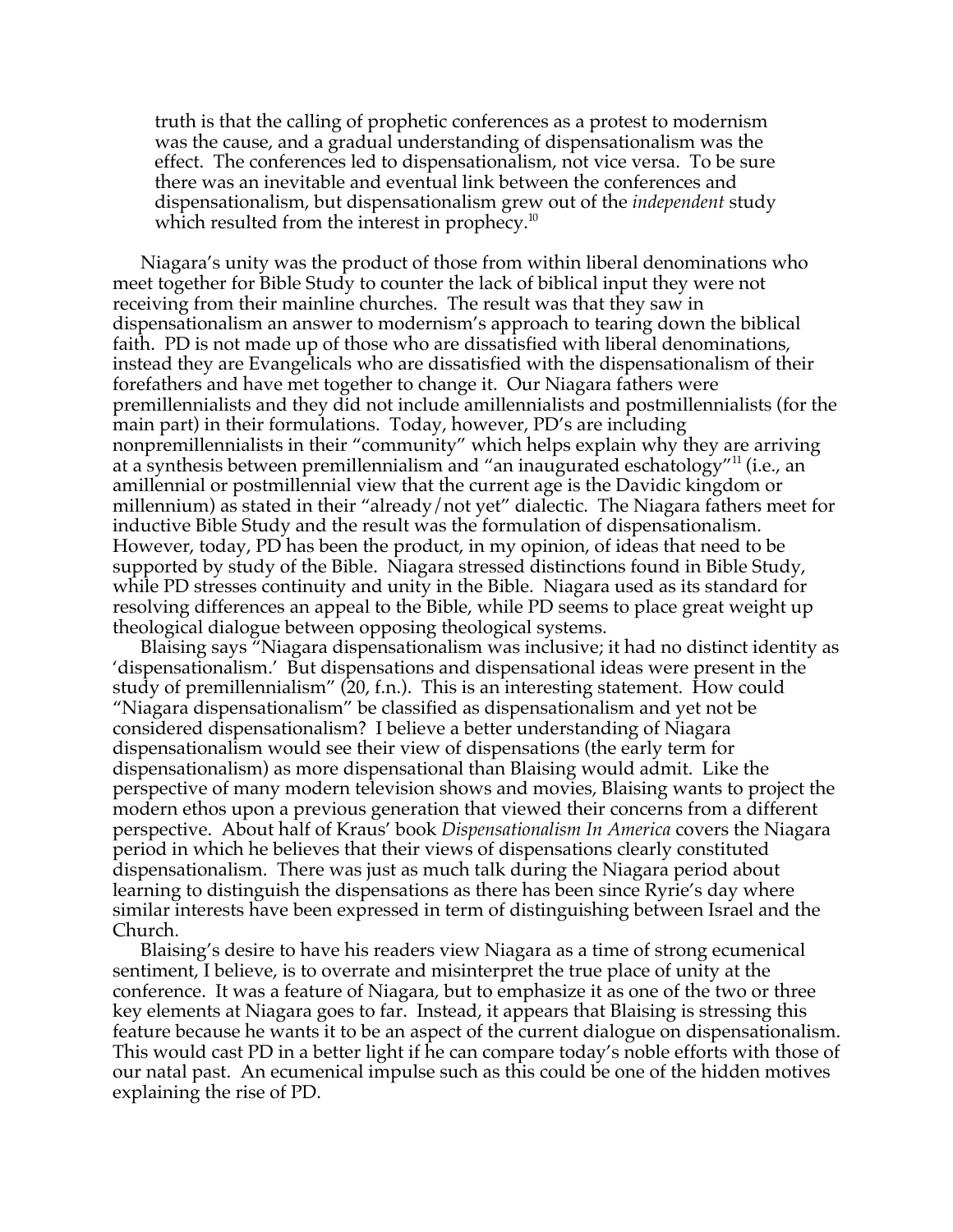The leadership of Niagara developed a detailed doctrinal statement of essentials (clearly an essentialist mentality which Blaising opposes) that served to narrow and eliminate those who did not want to unite under such a restrictive banner. The attitude at Niagara, while opposing harsh and inflammatory rhetoric, was that they would stand for what they believed the Bible taught regardless of the impact upon the "community of scholars." On the other hand, PD's unity is based upon an inclusive, "don't-let-doctrinal-differences-stand-in-our-way" kind of unity. Blaising and Bock have concluded that, "this is the nature of theological dialogue in the context of community" (394). The following statement clearly indicates that they place unity, at least on this matter, above Biblical conviction.

This work indicates where many dispensationalists are today, while recognizing that it is part of a larger theological community that is the body of Christ. Our discussion should continue, but not at the expense of our unity. (394)

Niagara's "promotion of a nonpartisan method of Bible study" (18) often known today as the inductive approach, consisted of three features, according to Blaising. They are 1) Christocentricity, 2) piety, and 3) an inductive or scientific approach to Bible Study (18).

Christocentricity is said by Blaising to mean that "[a]ll Scripture points to Christ and is interpreted correctly only with respect to Christ" (18). Contrary to Blaising this is a feature that has been an emphasis universally recognized by all dispensationalists (Luke 24:27, 44). Yet Blaising and Bock want to give the impression that PD has returned to the Christocentricity of Niagara and that the Scofield and Ryrie (essentialist) eras had abandoned this principle with their alleged "anthropologically centered" (383) and "doxological unity" (27).

What is needed today is a new approach to defining dispensationalism... . one that may rehabilitate and revise features that were central to an earlier dispensationalism but may have been eclipsed by the concerns of an intervening generation [such as Scofield and Ryrie—TDI] (such as the factors of exclusivity and Christocentricity, which present-day dispensationalists share more closely with the Niagara dispensationalists than they do with their immediate predecessors). (30)

Scofield and Ryrie demonstrate that they are just as Christocentric as Niagara:

The Central Theme of the Bible is Christ. It is this manifestation of Jesus Christ, his Person as "God manifest in the flesh" (1 Tim. 3:16), his sacrificial death, and his resurrection, which constitute the Gospel. Unto this all preceding Scripture leads, from this all following Scripture proceeds. . . . etc. (*The Scofield Reference Bible*, 1917 edition: vi; 1967 edition: xi)

The outstanding theme that ties those sixty-six books together is God's provision of a Savior in Jesus Christ. The Old Testament predicts His coming, and the New Testament announces the good news of His coming. Not every verse, of course, directly mentions Him, but He is the theme that ties the Bible together. (*Ryrie's Concise Guide to the Bible* Here's Life Publishers, 1983:13)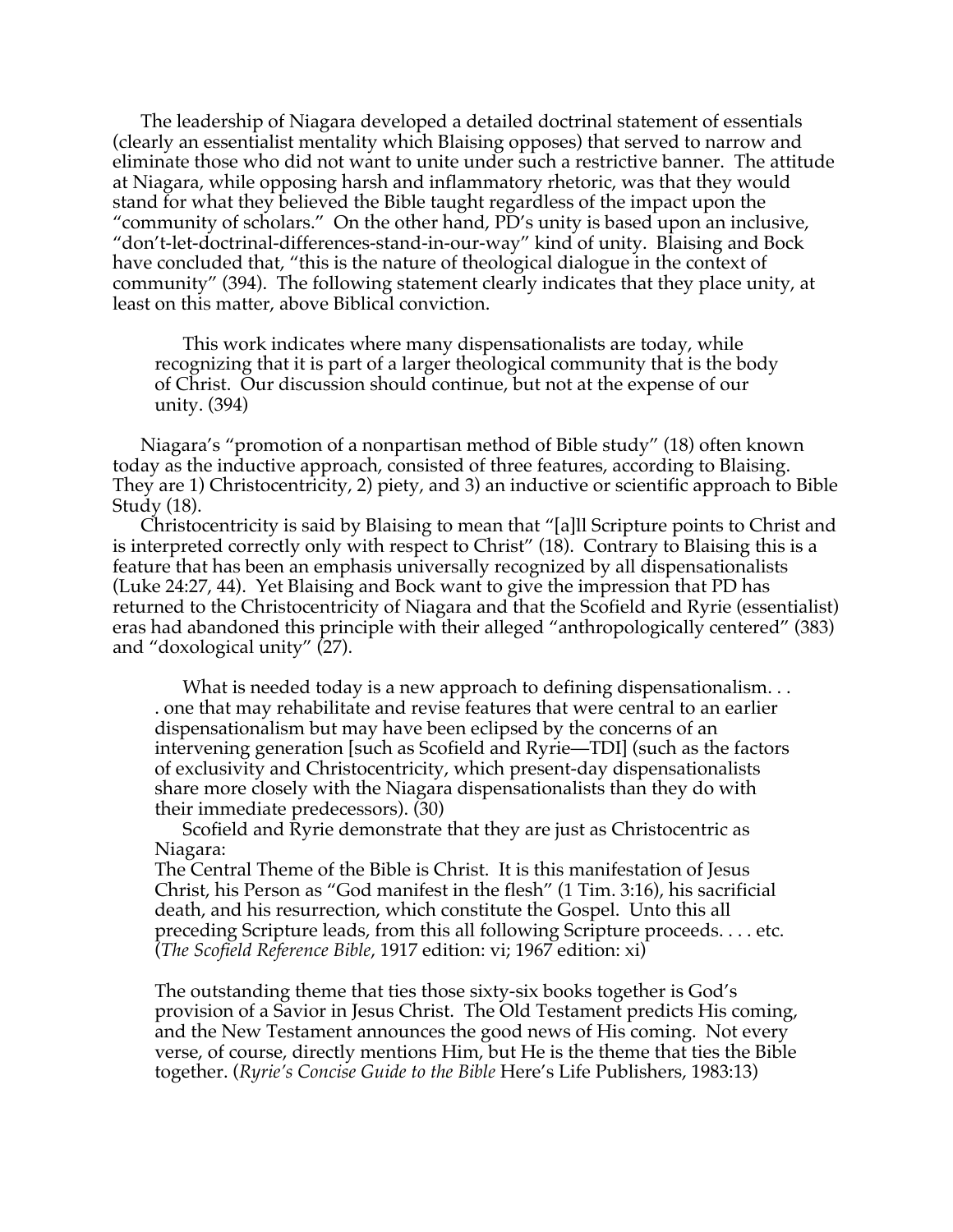Blaising and Bock use this point about Christocentricity as their integrating principle between Old and New Testament theology. (382)

The dispensationalism of this book distinguishes itself from the immediately preceding dispensationalism [i.e., Ryrie—TDI] and Scofieldism by the fact that instead of being anthropologically centered on two peoples, it is Christologically centered. (383)

It appears to me that Blaising and Bock are using Christocentricity in a different way than Niagara and other dispensationalists. They seem to be using it as a mechanism to break down dispensational distinctives (hardly the same direction that those of the Niagara era were moving). They seem to be using Christocentricity in the same way that a Covenant Theologian uses the covenant to argue against distinctions seen by dispensationalists. Christocentricity is one of the devices they use to argue for a present form of a Davidic rule for Christ.

The movement from the past to the present and then to the future dispensations is not due to a plan for two different kinds of people but rather is due to the history of Christ's fulfilling the plan of holistic redemption in phases (dispensations). (383)

For Blaising to describe PD as Christocentric, as set against the characterization that Scofield's dispensationalism is anthropologically centered or Ryrie's is defectively theocentric is an arbitrary judgment. I could just as likely say (I am not saying this, just illustrating) that Blaising and Bock's dispensationalism is influenced by Karl Barth, since Barth often is described as having a Christocentric theology. It would be better to see each brand of dispensationalism as having a certain view of each aspect of theology. Each view has an anthropological dimension. Each view has a Christological position, etc. So it does not make one form of dispensationalism any better or more heroic (better able to explain the Bible) to say that PD is Christocentric, as set against other forms of dispensationalism.

In the next issue I want to deal with Blaising's attempt to cast a bad light upon inductive Bible study and literal hermeneutics. I am not saying that Blaising rejects inductive Bible study and a form of literal hermeneutics, but that he wants to taint older systems of dispensationalism as having been influenced for the bad by secular thought from the culture. With all the current discussion of preunderstanding and the need to be aware of cultural influences upon how we view the Bible, I did not see a selfexamination in this area by Blaising. Has the existential idealism of modern America influenced their hermeneutics and theology causing them to devalue *consistent* literal interpretation for an element of spiritualization? These matters will have to wait until next issue, since as finite creatures we are limited by boundaries such as space and time.

**NOTE**: This was the first in a series of articles on PD, but no other articles were ever produced.

**ENDNOTES**